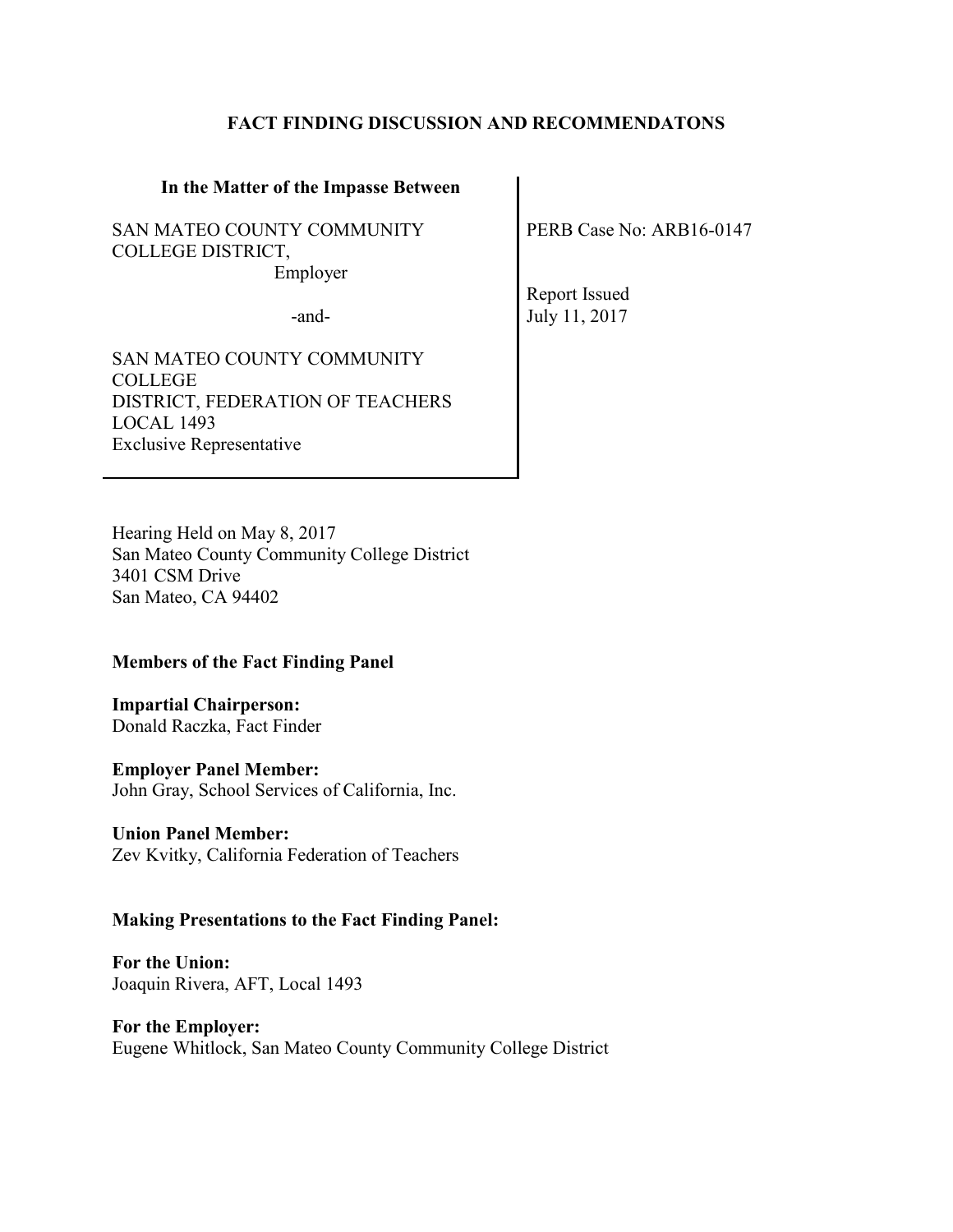## **Background**

The San Mateo County Community College District (hereinafter "District" or "Employer") and the San Mateo County Community College District, Federation of Teachers, Local 1493 (hereinafter "Union") are parties to a collective bargaining agreement. The District and the Union began successor negotiations on November 18, 2015. The parties met four times in 2015 and 9 additional times in 2016. The District requested an impasse determination and California Public Employment Board certified the impasse and assigned a mediator, Seymour Kramer.

The parties met with the State Mediator in formal mediation on August 22, 2016, and September 6, 2016. The mediator certified the parties to factfinding. The parties also met with an "unofficial mediator" six to eight times with no resolution. The parties then properly selected their panel members and Neutral Panel Member, Donald Raczka.

The factfinding panel convened a hearing on May 8, 2017. Both parties presented facts through their presenters (listed above) and the parties attempted mediation following the close of presentations. The parties were unable to reach an agreement on that date. The panel members made an additional effort to assist the parties to reach resolution via phone and personal contact.

## **Factfinding Criteria**

Pursuant to California Government Code Section 3548.2, the panel has considered and been guided by the following statutory criteria:

- 1. State and federal laws that are applicable to the Employer.
- 2. Stipulations of the parties.
- 3. The interests and welfare of the public and the financial ability of the public schools.
- 4. Comparison of the wages, hours, and conditions of employment of the employees involved in the fact-finding proceeding with the wages, hours, and conditions of employment of other employees performing similar services and with other employees generally in public school employment in comparable communities.
- 5. The Consumer Price Index for goods and services, commonly known as the cost of living.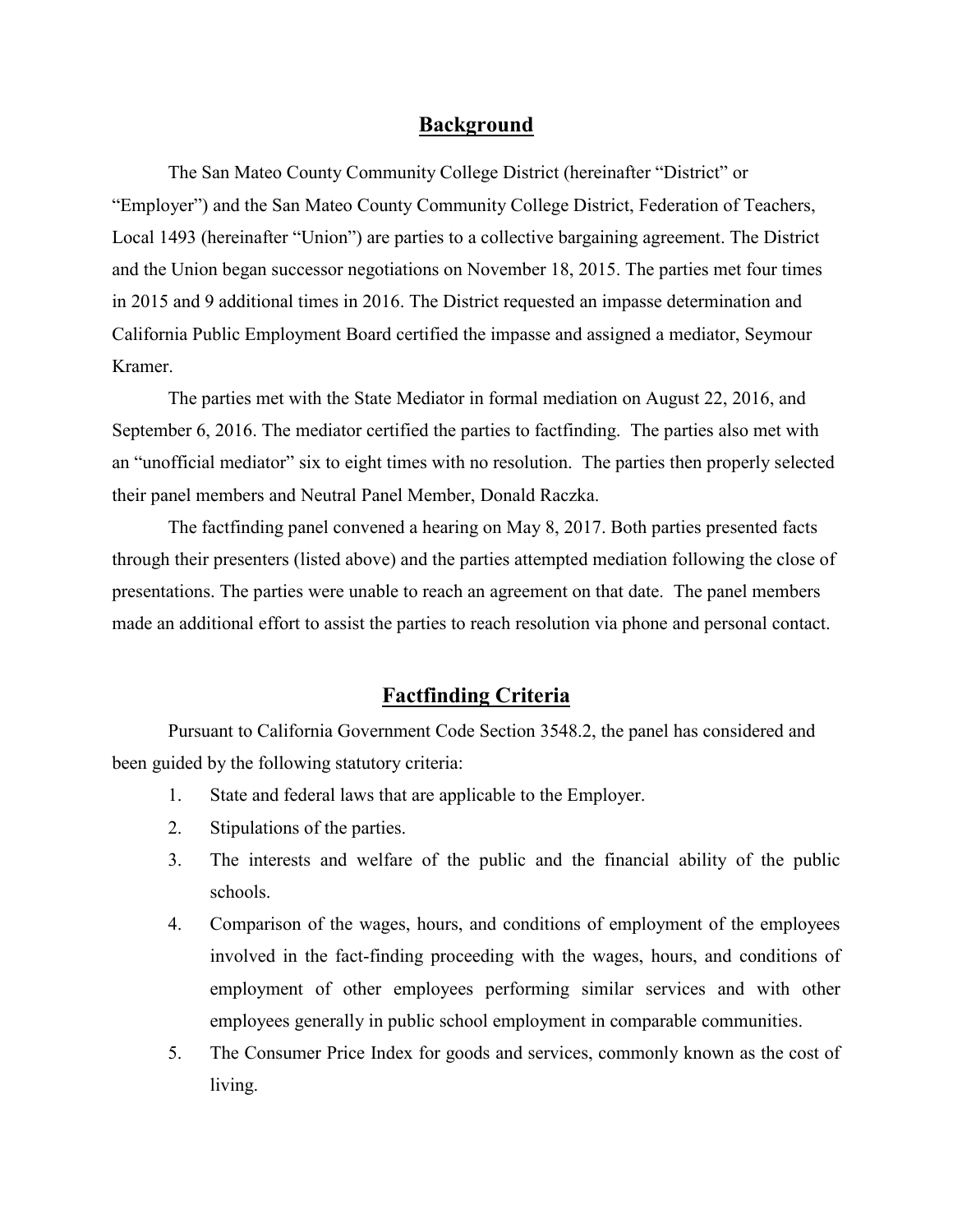- 6. The overall compensation presently received by the employees, including direct wage compensation, vacations, holidays, and other excused time, insurance and pensions, medical and hospitalization benefits, the continuity and stability of employment, and all other benefits received.
- 7. Such other facts, not confined to those specified in paragraphs 1 through 6, inclusive, which are normally and traditionally taken into consideration in making such findings and recommendations.

# **Stipulations of the Parties**

- 1. The District is a public school employer within the meaning of Section 3540.1(k) of the Educational Employment Relations Act.
- 2. The Union is a recognized employee organization within the meaning of Section 3540.1(l) of the Educational Employment Relations Act and has been duly recognized as the representative of the non-management bargaining unit of the District.
- 3. The parties to this factfinding have complied with the public notice provisions of Government Code section 3547 (EERA, "Sunshining" requirement).
- 4. The parties have complied with the Educational Employment Relations Act with regard to the selection of the Factfinding Panel and are timely and properly before the Panel.
- 5. The parties have complied with all the requirements for selection of the factfinding panel and have met or waived the statutory time limitations applicable to this proceeding.

# **Community College Districts Used in Comprability**

Both the District and the Union identified the following districts as comparable because the members in the normal commuting area would be able to consider employment in these districts due to their proximity. These districts commonly referred to as the "Bay 10" are:

Chabot-Las Positas Community College District (CCD)

Contra Costa CCD

Foothill-DeAnza CCD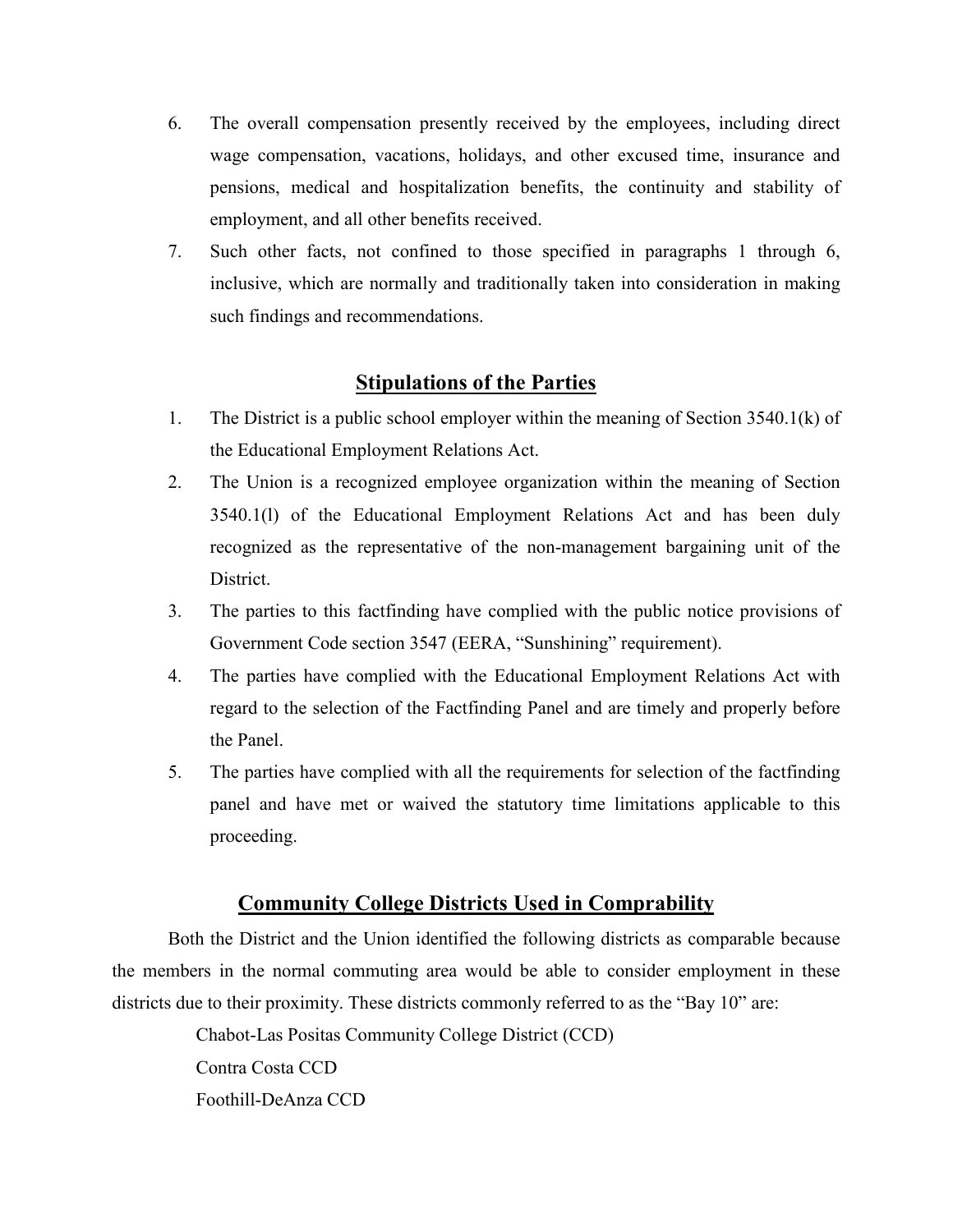Marin CCD Ohlone CCD Peralta CCD San Francisco CCD San Jose-Evergreen CCD West Valley-Mission CCD

## **The Panel will use the mutually agreed upon Bay 10 for analysis.**

## **Issues**

The contract issues before the Factfinding Panel are as follows, all other matters being agreed upon by the parties during the course of negotiations:

- Article 3 Payroll Deductions for Union Dues *(Signed TA not ratified)*
- Article 5 Peaceful Settlement of Differences
- Article 7 Hours of Employment
- Article 8 Pay and Allowances
- Article 9 Health and Welfare Benefits
- Article 10 Retirement *(Signed TA not ratified)*
- Article 11 Leaves of Absence *(Signed TA not ratified)*
- Article 12 Transfers and Reassignments
- Article 13 Professional Development Program *(Signed TA not ratified)*
- Article 17 Grievances Procedures
- Article 22 Unit Banking *(Signed TA not ratified)*
- Appendix F Faculty Load Credit (FLC) Allocation Lecture Assignment Schedule
- Appendix G Evaluation Procedures
- New Article on Academic Freedom
- New Article Discipline and Investigations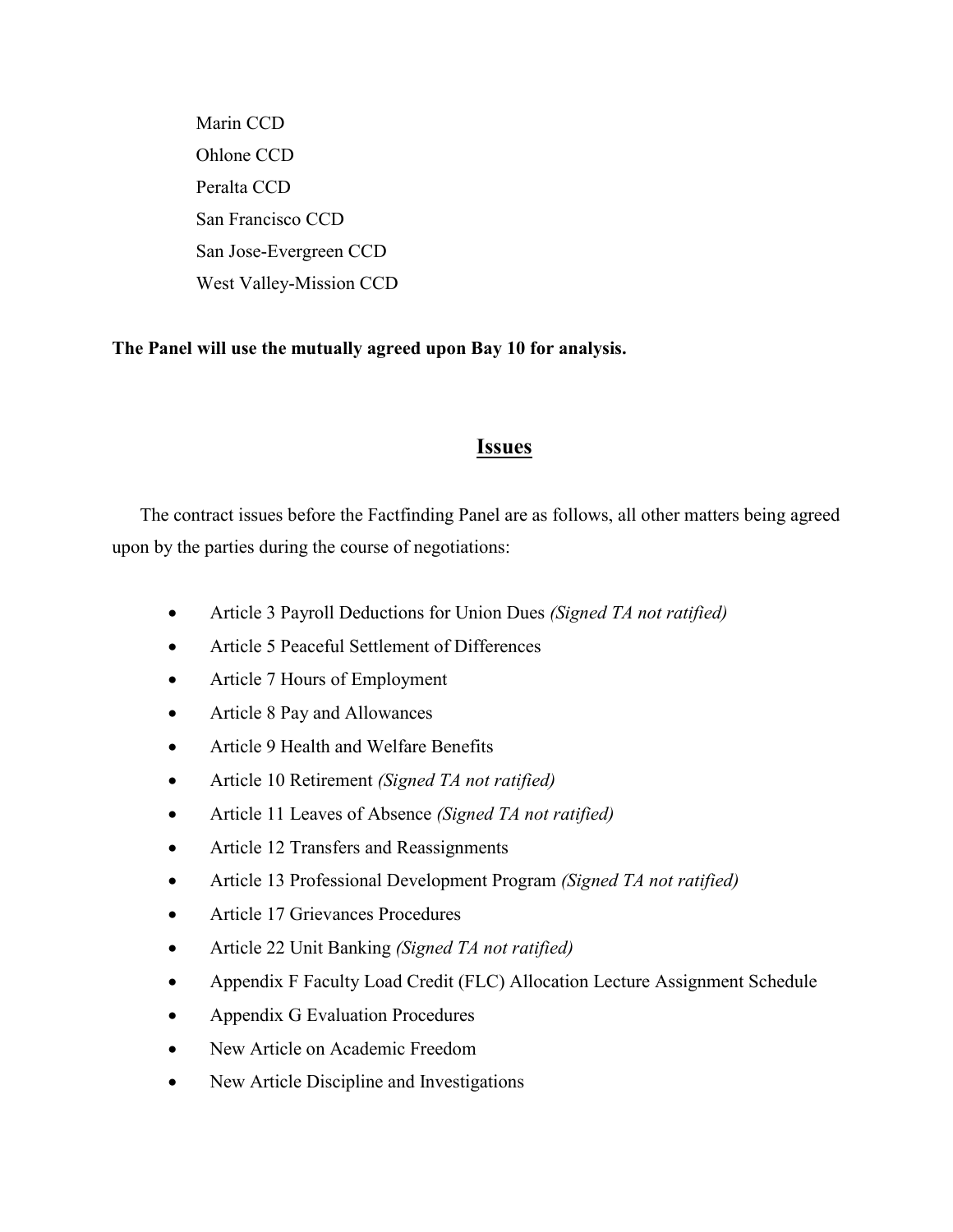# **Fact Finding Panel's Findings and Recommendations**

After a review of the facts and arguments presented by both parties, the Chair recommends the following for each of the Articles:

## **5 Articles have been TA'd**

**Article 3: Payroll Deductions for Union Dues**

**Article 10: Retirement**

**Article 11: Leaves of Absence**

**Article 13: Professional Development Program**

## **Article 22: Unit Banking**

## **Union and District Positions:**

The parties have reached a signed TAs on each of these Articles that have not been ratified.

The Panel recommends all TAs become part of the Collective Bargaining Agreement upon ratification of the entire Agreement.

## **Article 5: Peaceful Settlement of Differences**

## **Union and District Positions:**

The Union proposes to strike Article 5.3, No Strike or Concerted Action and the District proposes Status Quo. There is much caselaw and PERB decisions around this issue. In the opinion of the Chair, this provision is not necessary nor enforceable in the CBA.

## **The Chair recommends Article 5.3 be dropped from the Collective Bargaining Agreement.**

## **Article 7: Hours of Employment**

## **Union and District Positions:**

The District proposed requiring participation at 4 of the current 6 FlexDays. The Union proposed no change to the required 2 FlexDays.

**The Chair recommends that full time employees be required to attend 3 of the current FlexDays. The parties should meet to mutually schedule this days. All other provisions of this Article remain Status Quo.**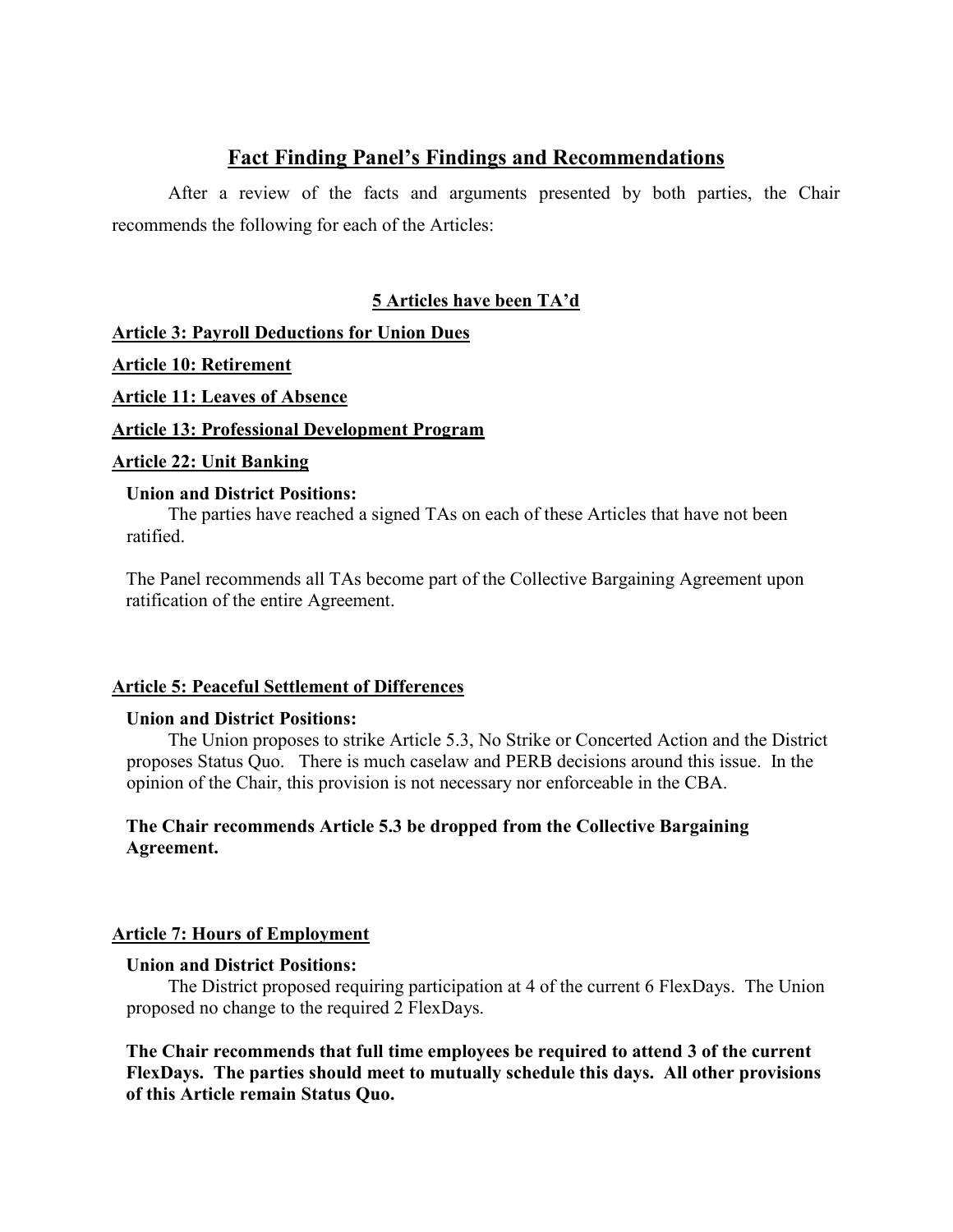#### **Article 8: Pay and Allowances**

#### **Union and District Positions:**

At the core of the impasse is the use of the "Formula" or "Fair Share" that provides the basis of "fair share of new income" model for compensation. The Chair believes a similar formula was used to provide compensation as outlined in Article 8.1 of the expired Agreement, although the Chair cannot find the specific formula listed as a provision of this pact, only the resulting compensation and a process to be used if the assessed valuation exceeds a base rate for each year.

The parties based their respective proposals for this successor agreement using the same formula, which used 45.63% of 80% of new income used for employee compensation. This formula yielded an initial amount of \$2,431,403 to be used for compensation of the unit.

The District proposed this be the amount applied to "total compensation" and that all increases related to compensation for this unit be paid from this amount. This would include step and column movement and increased Employer contribution to the STRS rate(1.85% in 2016-17). Additionally, any costs for changes to compensation proposed by the Union and agreed to by the District (such as increased steps to the salary schedule) be deducted from this "Pot" of new money.

The Union proposed this formula be applied only to salary and with "no total compensation" process. The Union argues that the District has the ability to pay their proposed solution which would yield 4.77% across-the-board salary increases as well as funding the proposed additional step to the salary schedules, increased Health and Welfare contributions with "no deduction for District's portion of STRS regulatory increases, Step and Column increases or medical benefits increases".

While the District does not make an "inability to pay" claim, they argue that the formula should apply to costs "which go to the unit", including additional employer costs to STRS contributions and Step and Column. This formula, after funding those automatic increased costs, provided a 3.84% "pot" of money dedicated the unit to be used to fund any additional proposals they wished – across-the-board raises, new salary schedule steps and any increases to Health and Welfare. They argue that any additional dollars spent on the unit should be considered in such a formula. They also argued that the 3.84% is higher than most, if not all, of the settlements of the Bay 10. From the data provided by both parties, the 3.84% does leave the unit high in its comparability.

The Chair believes there is much to be said for the use of such a formula. It promotes labor peace and provides predictability for employees and the employer in their fiscal planning. Additionally, it gives the parties hard data for fiscal decision-making about possible changes in salary schedules or health benefits changes, etc. It dedicates an identified proportion of District new revenue to the Union and, in 3 years, when the regulatory STRS increases are met, the money dedicated to those unit costs will be in the "pot" for salary increases. From the data provided by both parties, the 3.84% does appear to leave the unit high in its comparability. If there are specific cells in the schedule that need adjustments, or if the rates of pay for the adjunct schedules need boosting, or if the unit wishes to dedicate more money to the Health and Welfare Benefits plan, using the "pot" of 3.84% provides great flexibility to address those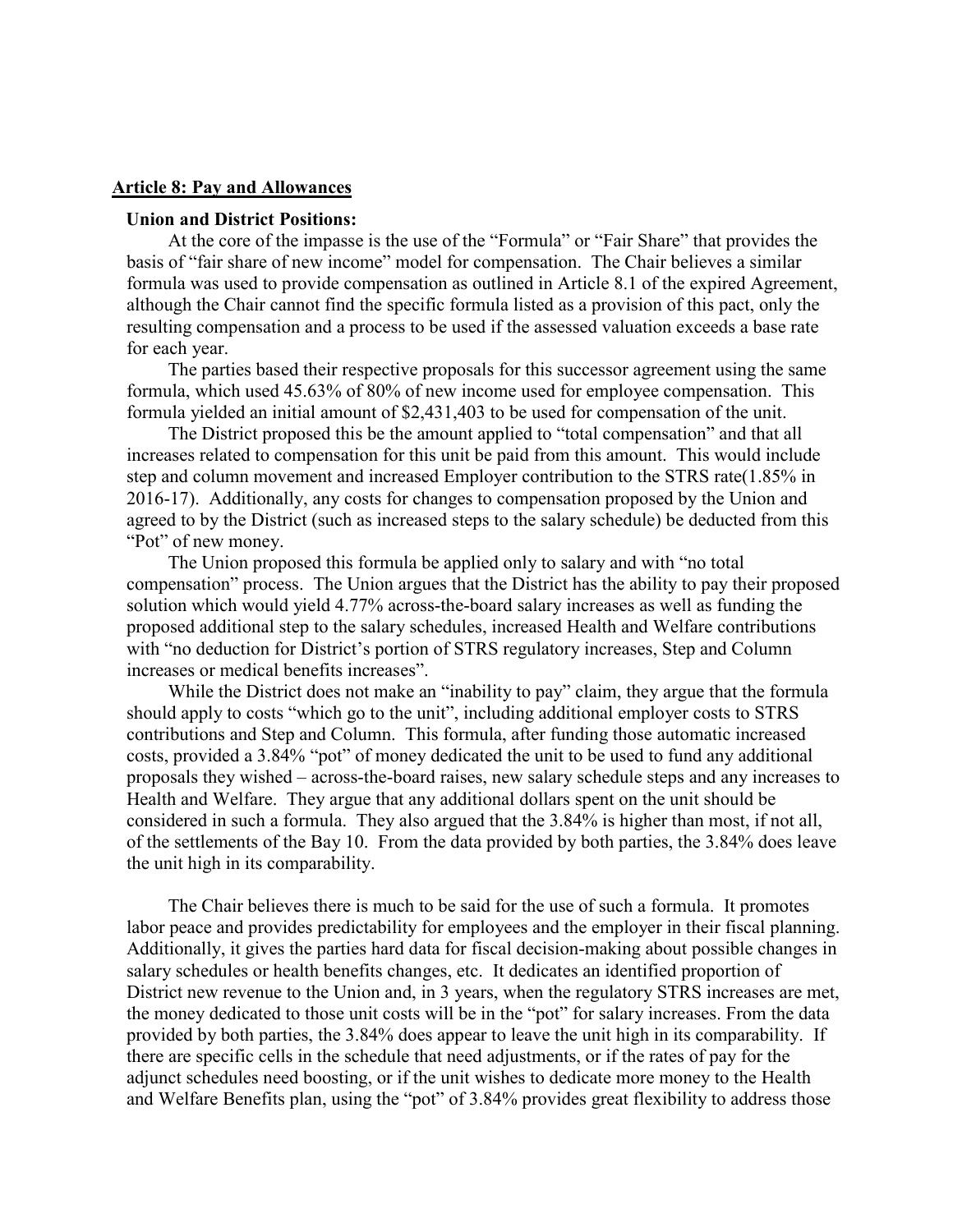areas, while still providing an very competitive across-the-board salary increase. Indeed, the District provided a worksheet that funded each of the additional proposals made by the Union and still provided a 3.17% across-the-board salary increase (worksheet attached).

The Chair believes this formula should be captured in the Agreement.

Other employee groups in the District received a 1% off-schedule payment for 2016-17.

**The Chair recommends the District Compensation Proposal (calculation yielding \$3,696,770 at 45.63% and a salary "pot" equivalent to 3.84% salary increase) be incorporated within the Agreement, including dates for measuring the assessed valuation to determine the calculation. The Chair also recommends the parties meet and agree upon how to distribute that proportion using the District's estimated costs of each of the Union's chosen compensation proposals for each of the years of the contract.** 

**The Chair further recommends a 1% off schedule increase for 2016-17.** 

## **Article 9: Health and Welfare Benefits**

**The Chair recommends this Article remain Status Quo, excepting any mutual agreed upon changes funded from the discussion outlined above in Article 8.** 

**The Chair further recommends the parties join other represented groups of the District to form a Health Benefits Committee. This Committee should receive training and use facilitation, if necessary, to make recommendations to respective bargaining teams for 2019-20.** 

## **Article 12: Transfers and Reassignments**

## **Union and District Positions:**

The District proposed changes to the current Article that would provide more management discretion on selecting transfers or reassignments to "best serve the instructional needs of the District". The Union had no proposal other than Status Quo on this Article.

## **The Chair recommends this Article remain Status Quo.**

## **Article 17: Grievance Procedure**

## **Union and District Positions:**

The Union proposes adding Binding Arbitration as a final step to the procedures used for processing grievances. They also propose dropping the step that appeals to the Governing Board. The District argues for Status Quo, pointing out that there is not a history of grievances being filed and, thus, is not necessary. They also refer to a grievance filed that related to granting permanent status to an employee as a remedy.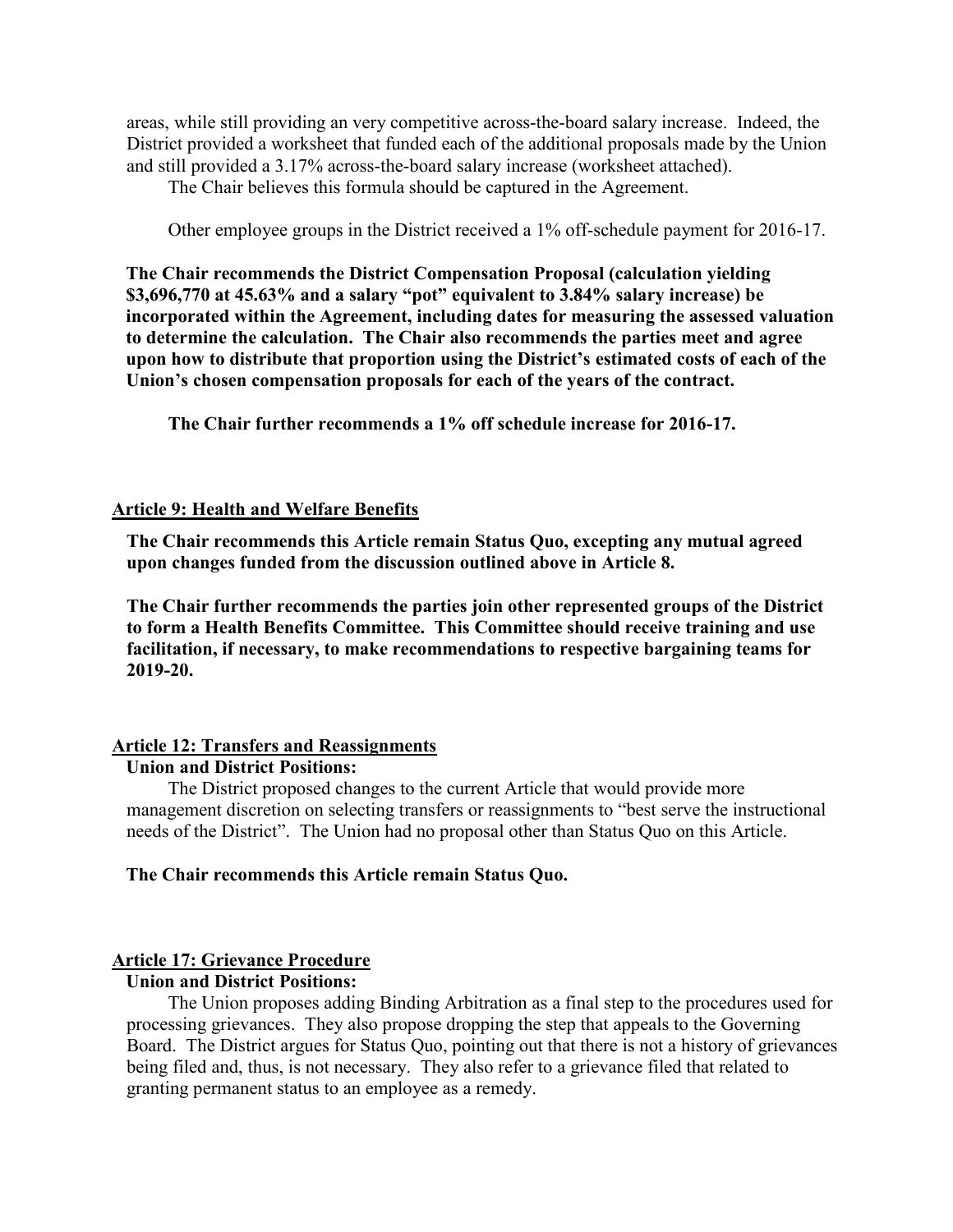With long experience as a neutral, the Chair believes that arbitration has long been established as a method to resolve disputes. But it is not the end-all answer to addressing legitimate allegations of misapplications of the provisions of the Collective Bargaining Agreement. Including a mediation step, at no cost to the parties using a mediator from the California State Mediation and Conciliation Service, would be of great benefit to the process. This would provide the parties with a more "standard" system of processing grievances. Not having binding arbitration is the rare exemption of CBA's under the HEERA. A look at the data of comparable districts in the Bay 10 clearly demonstrates this.

However, the Chair does not believe that any provision that relates to the granting of tenure or permanent status of an employee should be grievable.

**The Chair recommends deleting the current language of Level IV (Board Appeal) and inserting a mediation step in its stead. The Chair also recommends adding a fifth step, Level V, to include a standard Binding Arbitration step EXCLUDING contract issues involving employee tenure from arbitration.** 

## **Appendix F: Faculty Load Credit (FLC) Allocation Lecture Assignment Schedule**

**The Chair recommends this Article remain Status Quo.** 

## **Appendix G: Evaluation Procedures**

## **Union and District Positions:**

The District proposed significant changes to the Procedures used for the evaluation of unit members. The Union wants process to remain Status Quo. The Chair believes the process used for evaluating the faculty needs periodic review. The Chair believes the correct approach to making changes in the Evaluation of employees is best done by a working group of experts, with recommendations on any changes coming back to the bargaining table.

**The Chair recommends the formation of a joint committee of Union and Management representatives to study this issue and present joint recommendations to the bargaining teams for 2019/20. A reasonable number of representatives, perhaps 3-5 per side, would be more efficient. Stating clear start dates and end dates for this committee is necessary.** 

## **New Article: Academic Freedom**

**The Chair recommends this issue be dropped.**